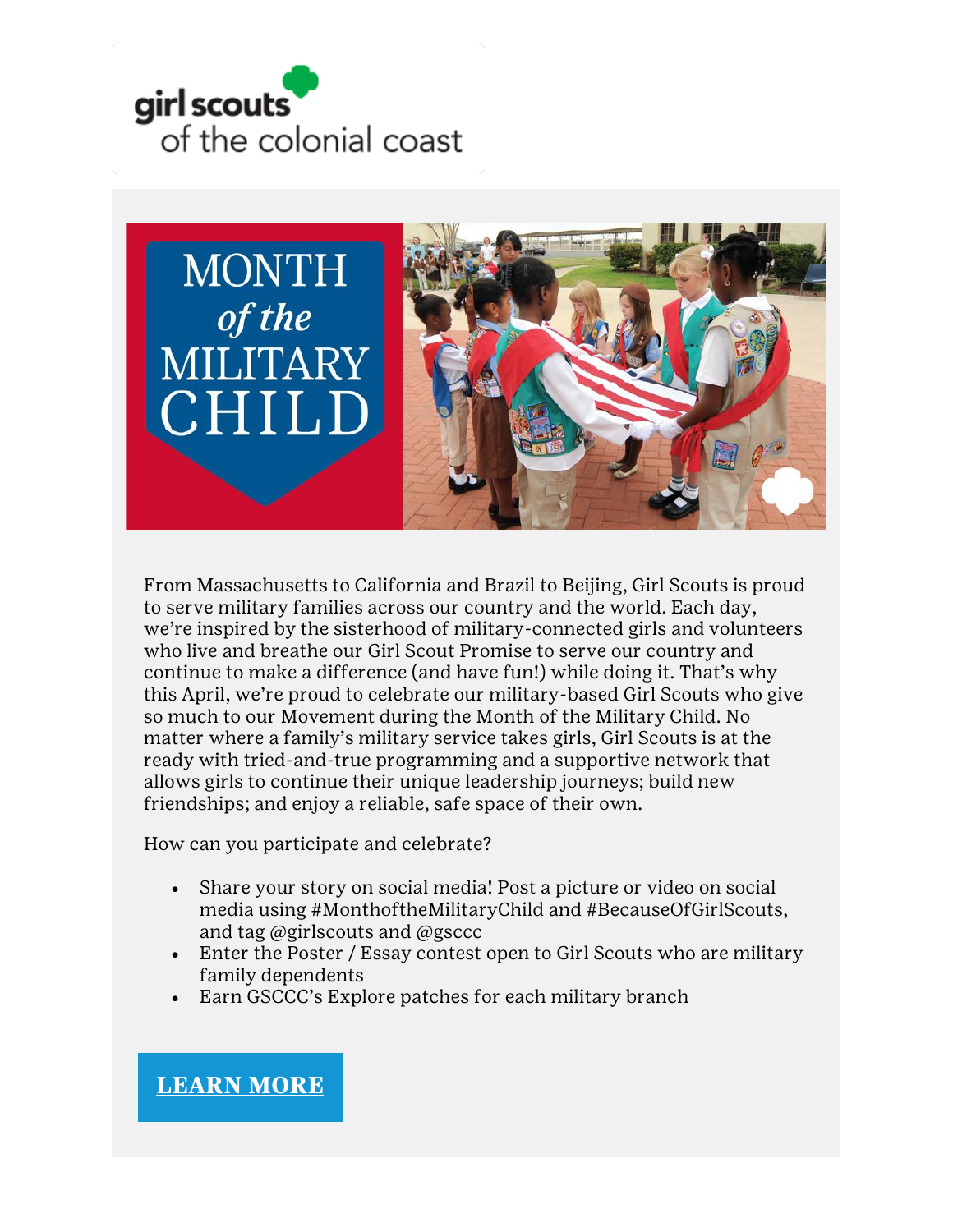### **April is National Volunteer Appreciation Month**

Hooray for our volunteers! This month we recognize April 22 as National Girl Scout Leader's Day and celebrate the thousands of leaders who volunteer their time and share their experiences with youth across the country. Who would you like to thank?

- [Use this e-card](https://www.gsccc.org/content/dam/girlscouts-gsccc/documents/marketingresources/Volunteer-Appreciation-Thank-You-Card.pdf) to send a thank you note to that special volunteer.
- [Try these fun ideas](https://www.girlscouts.org/en/activities-for-girls/for-every-girl/volunteer-appreciation-month.html) to say thanks in a big way.

| Dear                                                                       |
|----------------------------------------------------------------------------|
|                                                                            |
| Because of you                                                             |
| I know<br>                                                                 |
| I feel                                                                     |
| I can                                                                      |
| Because of you, I shine.<br>Thank you for being<br>a Girl Scout volunteer! |

# **Early Renewal begins April 1**

Now is the perfect time to start talking to your girl about next year! Why is early renewal important? Renewing early secures each girl's place in the troop, and allows for troops to plan ahead for the next year with plenty of time. The troop connection is always important, but even more so now. For many girls, troop meetings and activities, even virtually, have provided a much-needed break and some social normalcy that has been hard to come by. Let your girl know that she has a safe place to land in Girl Scouts.

Girls who renew **TODAY, April 1,** will be entered into a drawing for a free outdoor activity at one of our camps (to be held on June 18th), and receive the special First Day patch, designed by Girl Scout Brownie Bailey. Congratulations on your winning design, Bailey! (View the announcement on our [Facebook page.](https://fb.watch/bWU03SpbRi/))

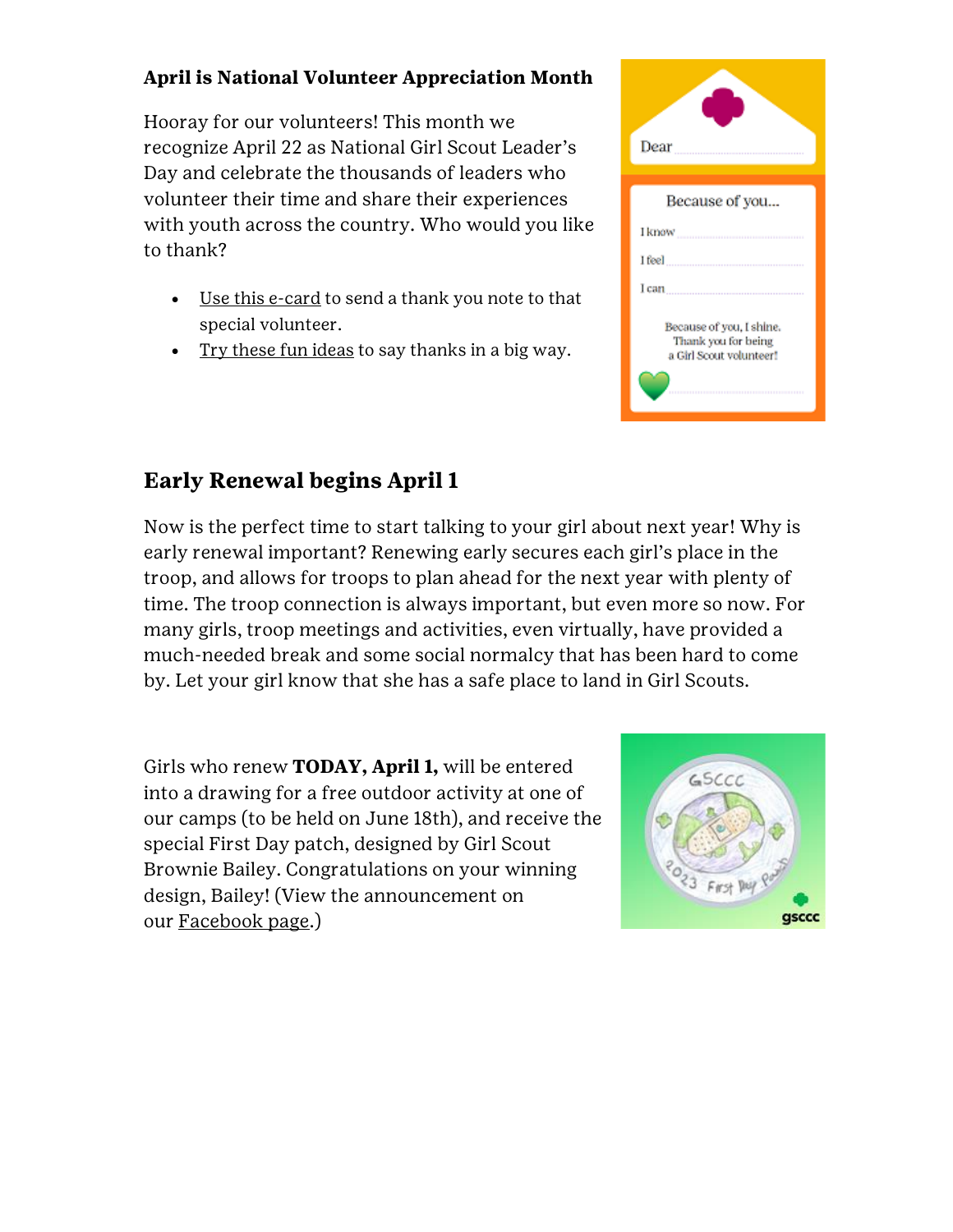Girls who renew **by May 13** can register to attend "Kristen Bell and Girl Scouts: Paint Your World Purple" special event!



All girls who renew at any time during the early renewal period (**April 1 – May 31**) will earn a special Early Bird patch and some other great incentives. Click below to learn more!



# **[RENEW](https://www.gsccc.org/en/join/renew.html) TODAY**

#### **Cookie Program: Thank You!**

We thank all our families for supporting their girls during the 2022 Girl Scout Cookie Program! Thanks to you, girls achieved goals, learned skills and got a taste of the entrepreneurial spirit.

Congratulations on your Cookie Flair! You can see pictures of all the Cookie Flair Contest winners on our [Facebook page.](https://www.facebook.com/girlscoutscolonialcoast/) Stay tuned for the announcement of the grand prize winner next week!

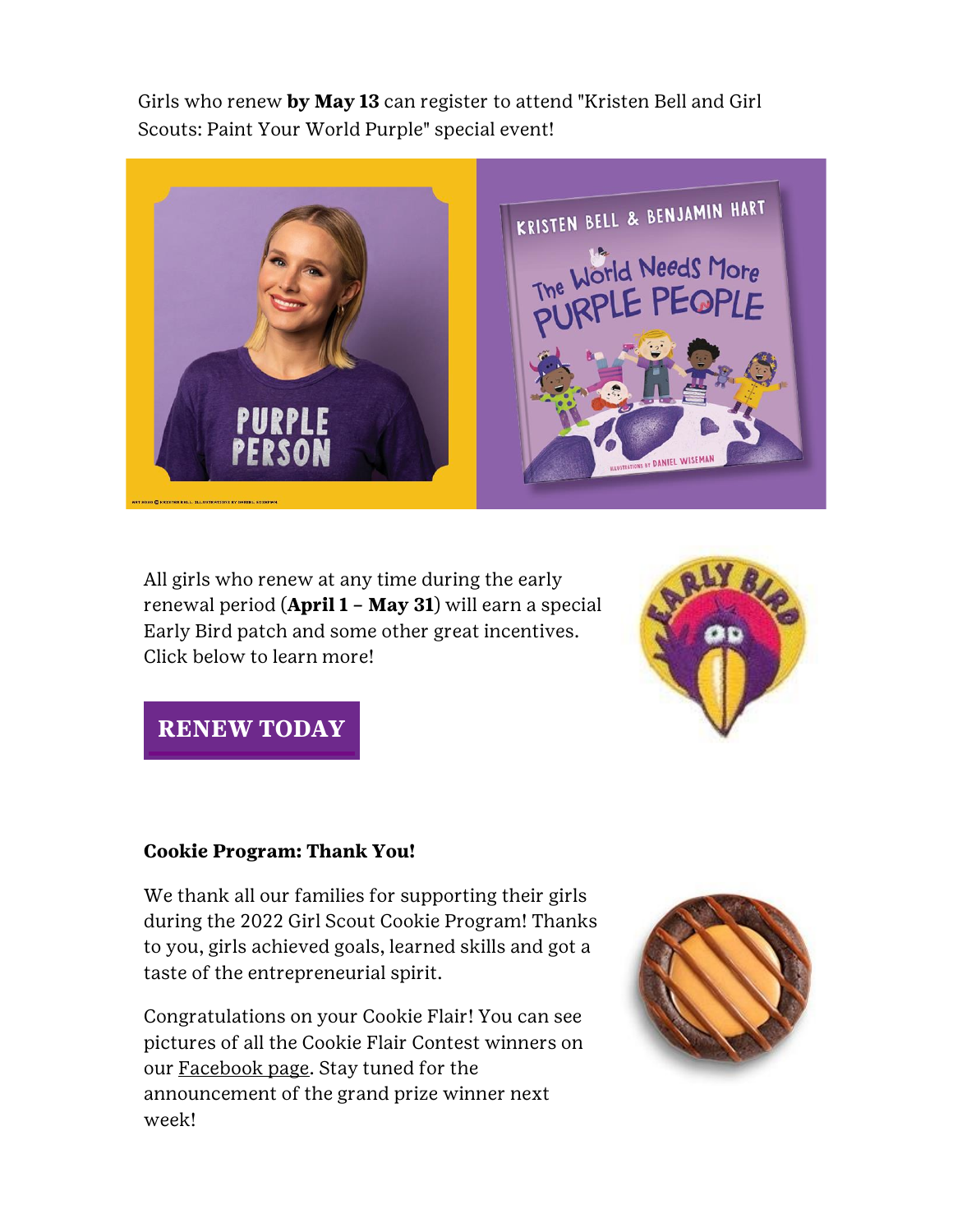Week 1 Winners:

- Troop 103-SU 230, Chloe & Ellanie
- Troop 557-SU 210, Alani & Olivia
- Troop 455-SU 240, Casey & McKenzie

#### Week 2 Winners:

- IRM-SU 340, Lilly
- Troop 94-SU 240, Evelyn & McKinley
- Troop 3621-SU 120, Avyanna & Abigail

#### Week 3 Winners:

- Troop 93-SU 230, Isabelle, Zoe & Isabella
- Troop 94-SU 240, Evelyn & Margo
- Troop 541-SU 250, Vivian, Julia, Campbell & Julia

#### Week 4 Winners:

- Troop 103-SU 230, Blake, Kimi & Chloe
- Troop 1307-SU 150, Bailey
- Troop 1325-SU 150, Addison & Isabella

### Week 5 Winners:

- Troop 10-SU 340, Reese & Quinn
- Troop 1607-SU 430, Joely
- Troop 1027-SU 120, Lindsay & Erynn

### **Are you registered for Summer Camp?**

Registration deadlines are coming up and summer will be here before you know it! Whether your Girl Scout is a first-time camper or an experienced outdoor enthusiast, Girl Scout camp is the best place for her to unleash her talents and find her inner leader. Get ready to Go, Do, Discover!

[Learn more about all our camps and sign up today!](https://www.gsccc.org/en/camp/camps-facilities.html)



View 2022 Camp Guide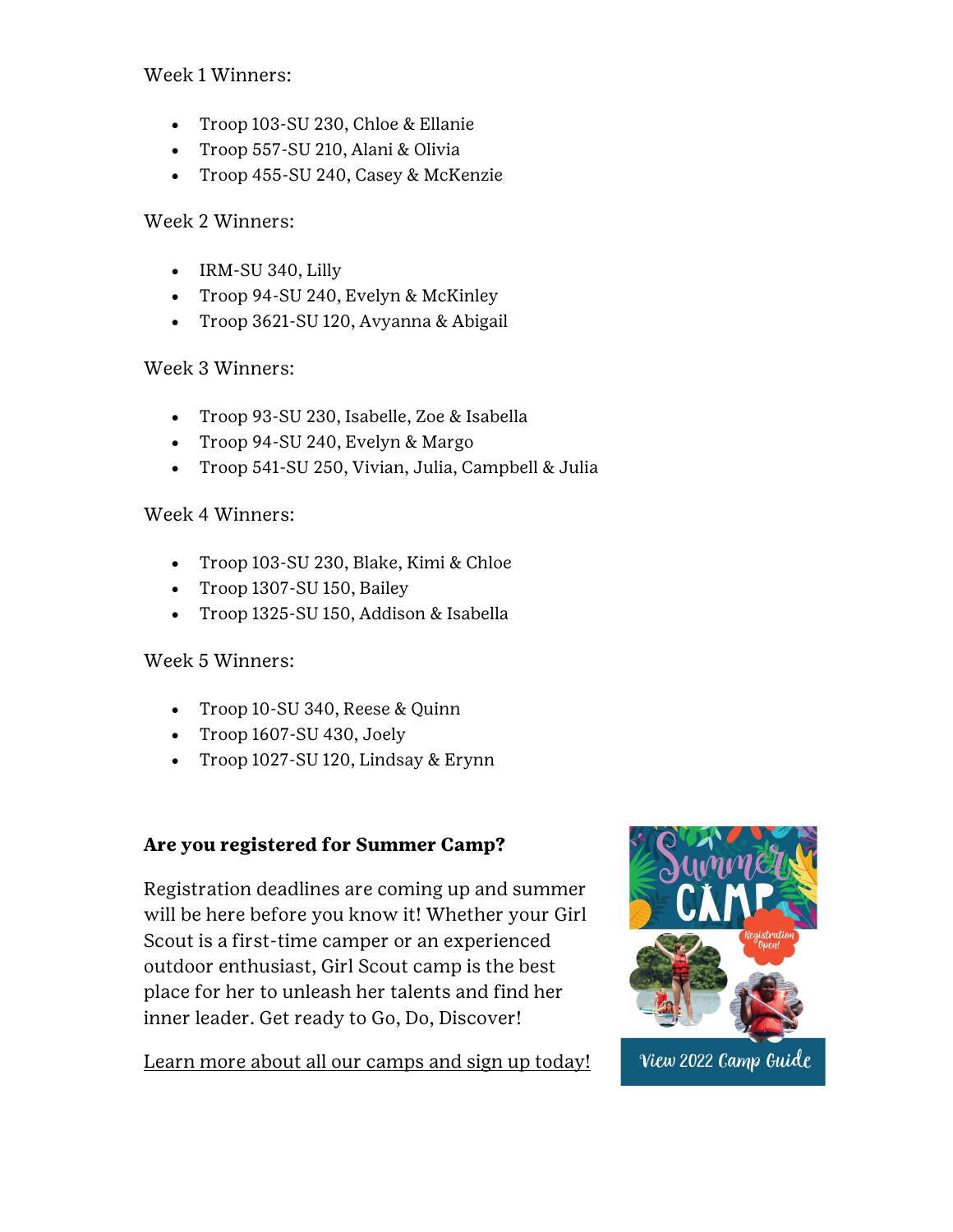#### **Camp Registration Deadlines:**

#### *RESIDENT Sessions: DAY Sessions:*

Darden (June 19-24): May 29 Darden (June 26-July 1): June 5 Darden (July 3-6): June 12 Skimino (July 10-15): June 19 Skimino (July 17-July 22): June 26 Skimino (July 24-July 29): July 3

Camp Fury (June 27-July 1): June 5 Apasus/Outback (August 1-5): July 10 Apasus/Outback (August 8-12): July 17 Apasus/Outback (August 15-19): July 24

# **Did you know?**

Individuals, community groups and businesses can rent GSCCC properties! Consider using a GSCCC facility for your next church retreat, graduation celebration or birthday gathering. **[Visit our site](https://www.gsccc.org/en/camp/camps-facilities.html)** to find out more or email **[customercare@gsccc.org](mailto:customercare@gsccc.org?subject=GSCCC%20Camp%20Properties)** for help in finding the best property fit for you.

# **April Scholarship Deadlines**

### **Maylea Brockington Beasley Love & Laughter Scholarship**

### *Application deadline: April 15*

One scholarship is available to a graduating senior who is a member of a recognized Girl Scout troop of the Girl Scouts of Colonial Coast and has been the recipient of the Girl Scout Gold Award by their senior year of high school. Recipient must attend an accredited college or university.

### **She Believes She Can, So She Does Scholarship**

### *Application deadline: April 29*

This scholarship supports girls pursuing higher education opportunities, including vocational training and undergraduate education. The scholarship will provide more opportunities for girls looking to further their skills and education while contributing to the leadership and workforce pipeline.

[Learn more about these and other scholarships and apply today!](https://www.gsccc.org/en/about/our-program/highest-awards/scholarships.html)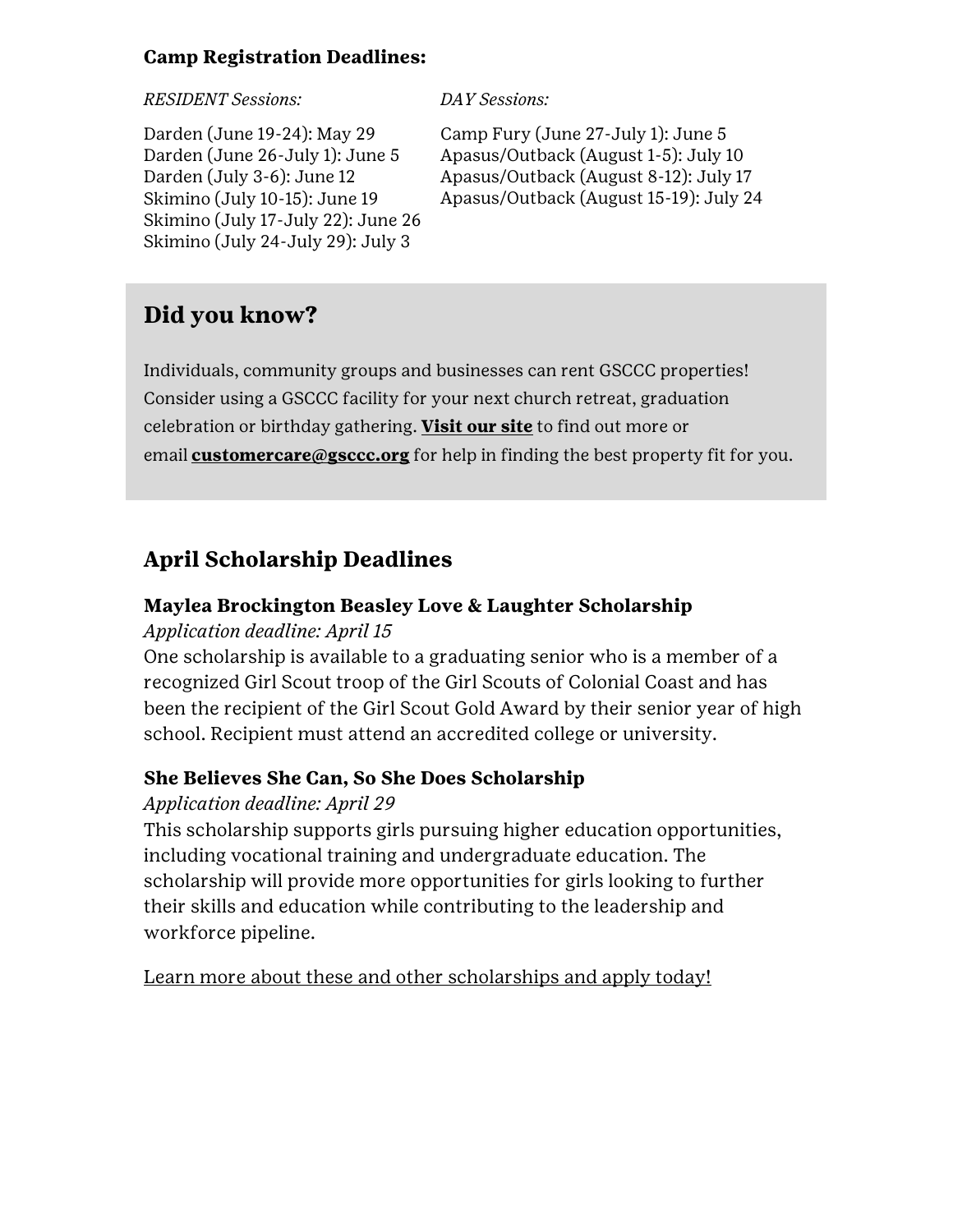### **Celebrate Earth Day with the Girl Scout Tree Promise**

Girl Scouts across the country are setting out to plant five million trees in five years, and to protect and honor new and existing trees. Not only is this great for wildlife, it will also help ease the effects of climate change. Girl Scouts have already planted thousands of trees in all 50 states and globally. Let's [keep going!](https://www.girlscouts.org/en/activities-for-girls/for-every-girl/tree-promise.html)



### **My Promise, My Faith Girl Scout Pin**

Girls of all Girl Scout grade levels can earn the My Promise, My Faith pin, which complements existing religious recognitions and allows girls to further strengthen the connection between their faith and Girl Scouts. Once each year, a girl can earn the My Promise, My Faith pin by carefully examining the Girl Scout Law and tying it directly to tenets of her faith. You can find details on how to earn the pin and other religious recognitions at [gsccc.org](https://www.gsccc.org/en/about/our-program/partners-in-faith.html). If you have earned the pin this year, we'd love to hear from you! Email us at [marcomm@gsccc.org.](mailto:marcomm@gsccc.org?subject=)

# **What are Fun Patches and where do they go?**

Patches are a way for girls to express their interests or share an activity that they participated in with their troop or on their own. There are **[Council patch programs](https://www.gsccc.org/en/about/our-program/patch-programs.html)** that include requirements, such as Explore Women's History patch. There are also fun patches that girls can receive for participating in an event or doing an activity with their troop or own their own, such as Earth Day patch.

Have you been asking yourself just where in the world do these patches and badges go? All fun patches go on the back of the vest or sash, never on the front. Badges go on the front of the vest, on the girl's right side, with placement starting at the hemline and working up. If there is no more room, it is perfectly fine to place the badge on the back.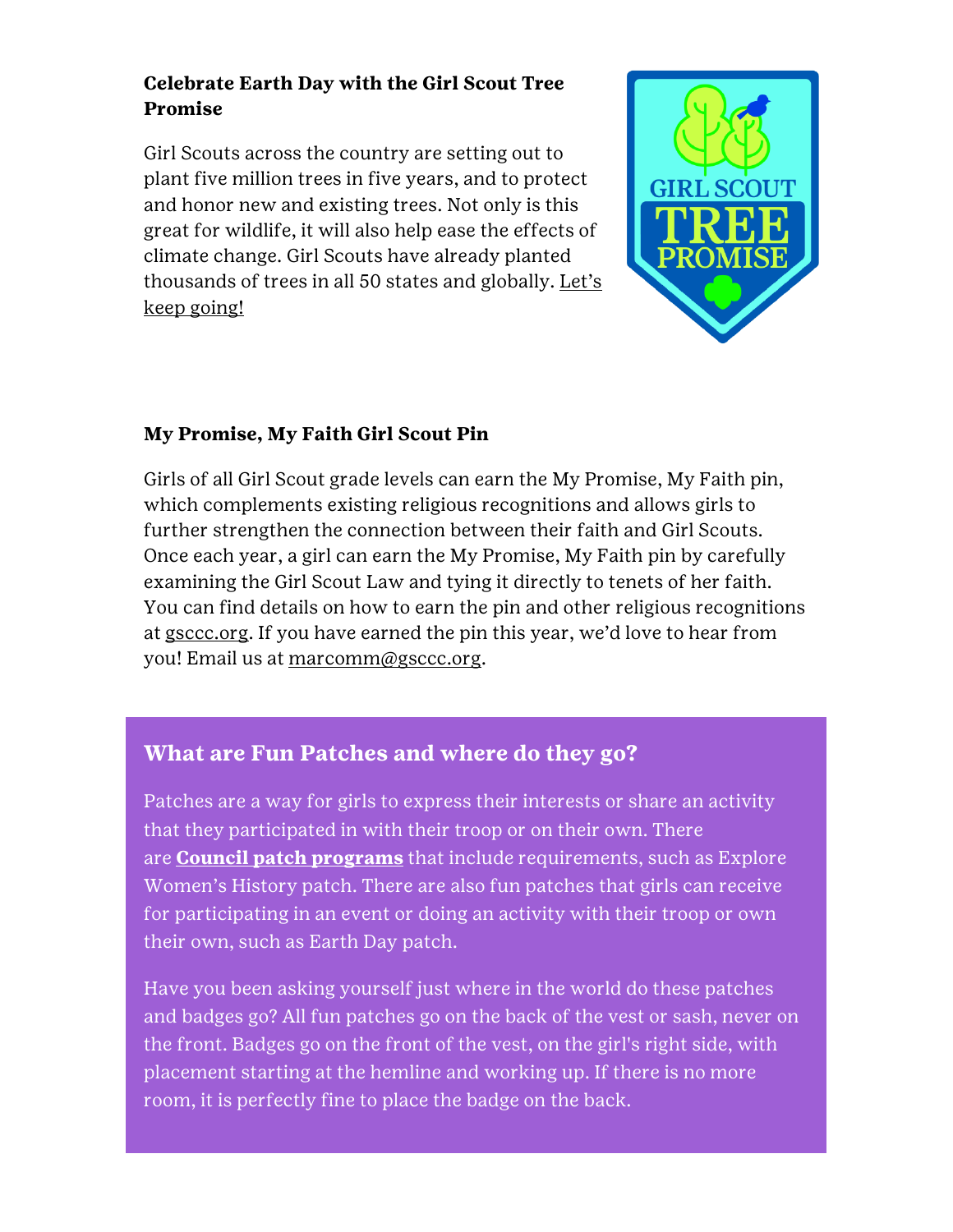Here's a great **[guide for vest and sash official insignia and badge](https://www.girlscoutshop.com/where-to-place)  [placement](https://www.girlscoutshop.com/where-to-place)** for all Girl Scout levels.

While many badges are iron-on, not all are. Sewing not your thing? Badge Magic is your new best friend! **[Badge Magic is available online](https://www.girlscoutshop.com/search?keywords=badge%20magic)** or in the GSCCC shop for under \$10! Worth. Every. Penny.



#### **Athletic Badges**

Did you know there are five [Legacy Athletic badges?](https://blog.girlscouts.org/2018/02/5-athlete-badges-that-change-girls-lives.html) With these badges, girls learn how to be a valuable member of a team by becoming familiar with the rules of the game and how to play so that everyone feels included. Girls learn what it takes to be a part of a team and support others on and off the field.

These badges connect girls to health, leadership, learning, and teamwork through sports. While having fun, staying active, and leading a healthy lifestyle, girls earn five age-appropriate athlete badges that teach them about fair play, practicing with a purpose, good sportsmanship, crosstraining, and coaching. Perhaps your girl is already doing activities that meet badge requirements to earn an Athletic Badge!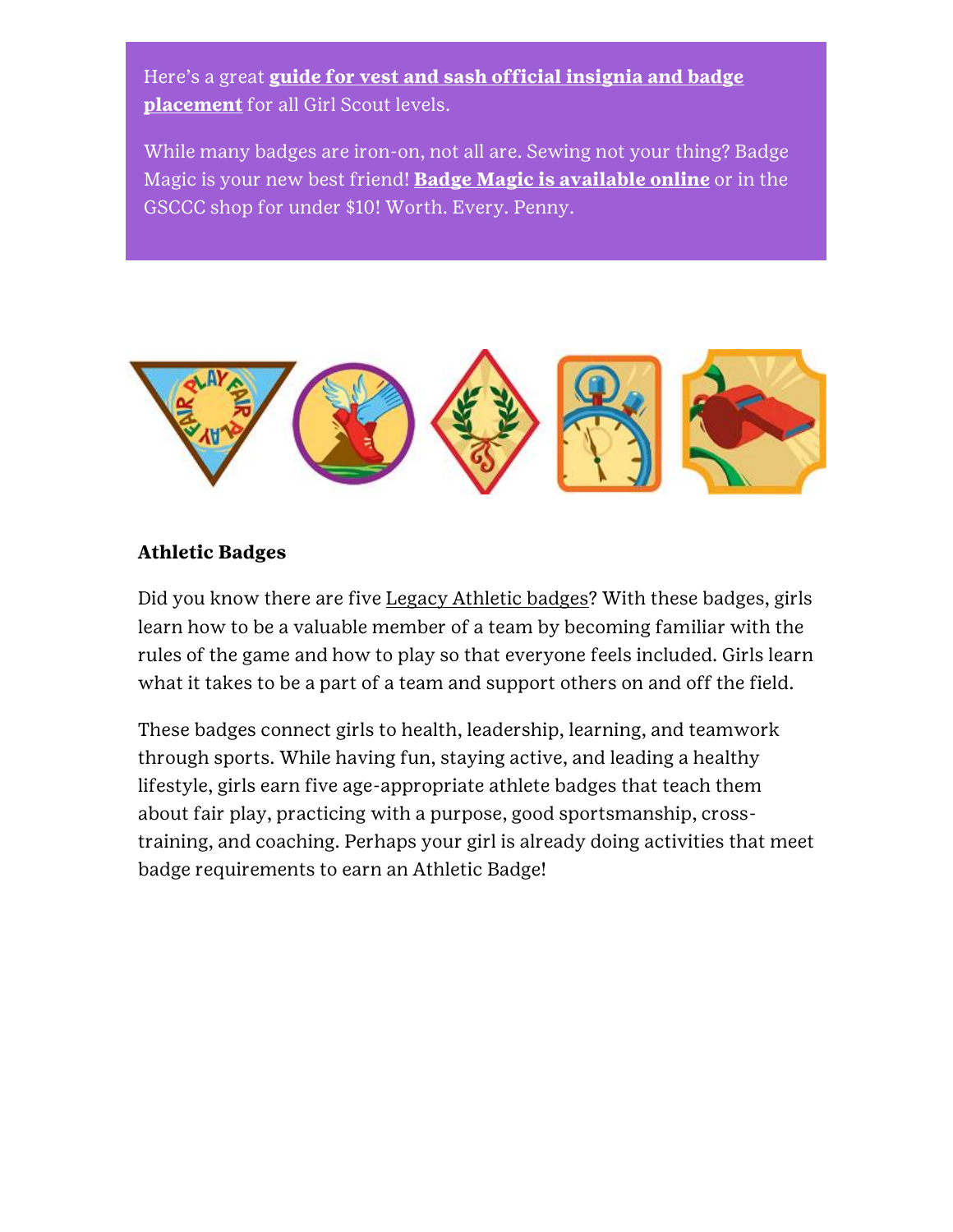# **GSCCC Shop Specials**

# **Volunteer Appreciation Week is April 18-22.**

Leaders will receive a "Leaders Have Heart" fun patch with purchase while supplies last.

# **April 6, 13, 20 and 27: Discount Wednesdays!**

Pick an egg at checkout and receive a 10% or 15% discount off the entire purchase. May not be combined with any other offer.

# **Patch Programs:**

April is the Month of the Military Child! We have adult T-shirts at \$15.00 each, and girls can earn these patches for exploring each branch of service:

- [Explore U.S. Air Force Pride Patch](https://www.gsccc.org/content/dam/girlscouts-gsccc/documents/patch-programs/Explore%20US%20Air%20Force%20Pride%202020.pdf)
- [Explore U.S. Army](https://www.gsccc.org/content/dam/girlscouts-gsccc/documents/patch-programs/Explore%20US%20Army%20Pride%20Patch%202020.pdf) Pride Patch
- **[Explore U.S. Coast Guard Pride Patch](https://www.gsccc.org/content/dam/girlscouts-gsccc/documents/patch-programs/Explore%20US%20Coast%20Guard%20Pride%202020.pdf)**
- · [Explore U.S. Marine Pride Patch](https://www.gsccc.org/content/dam/girlscouts-gsccc/documents/patch-programs/Explore%20U%20S%20%20Marine%20Pride%20Patch%202020.pdf)
- [Explore U.S. Navy Pride Patch](https://www.gsccc.org/content/dam/girlscouts-gsccc/documents/patch-programs/Explore%20U%20S%20Navy%20Pride%20Patch%202020.pdf)



PLUS, new charms, 110th anniversary pins and \$1.10 polo shirts...there's a lot more to see, so let's **[start shopping!](https://www.gsccc.org/en/our-council/shop.html)**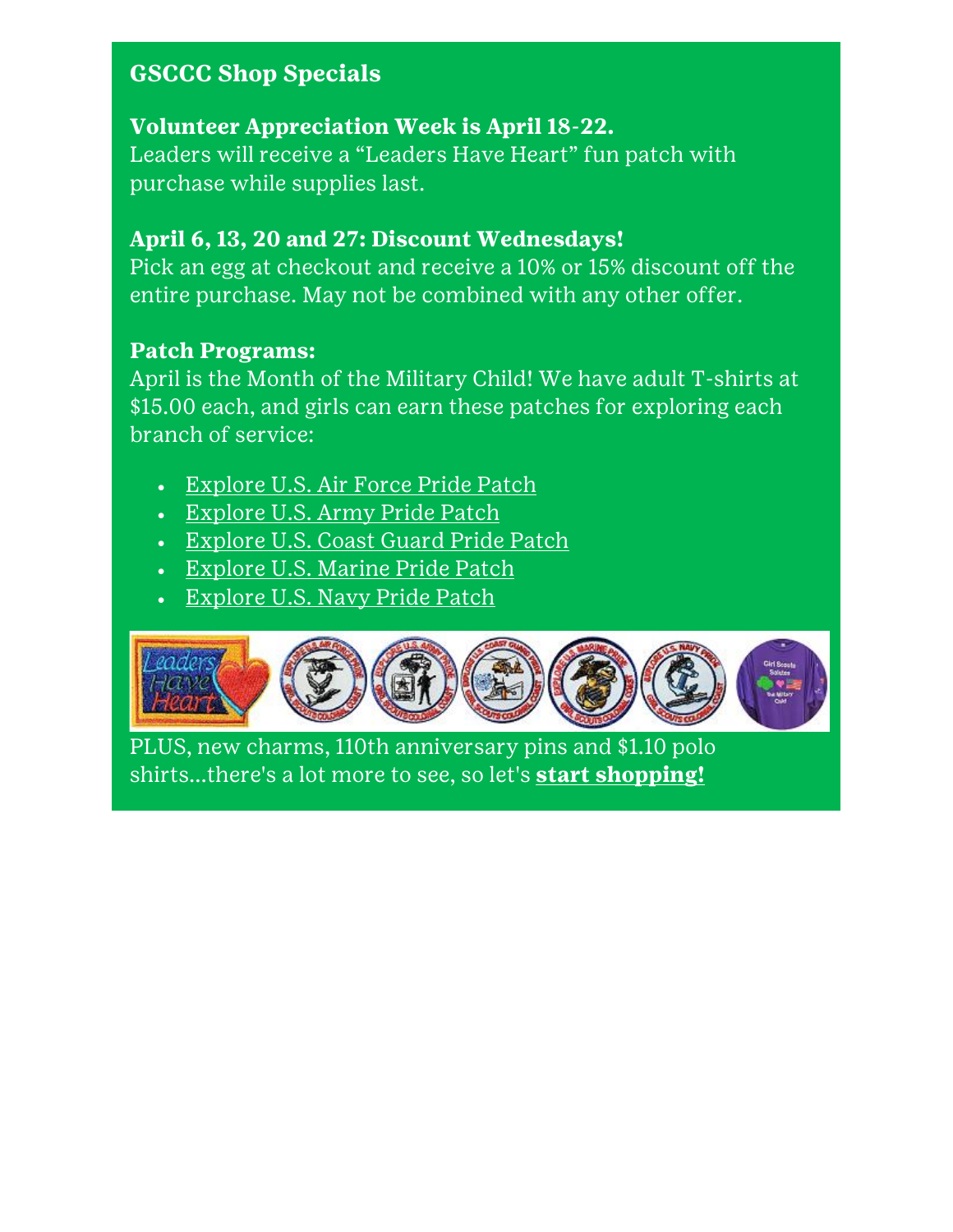# **Upcoming Events**

### **Becoming an Outdoor Leader**

Saturday, April 9, 9:00 - 11:00 AM

Girl Scout Cadettes, Seniors and Ambassadors: You will learn about general leadership styles, and also more about *your* leadership style. Everyone will get a chance to lead their peers in an activity, which can also be used when working with younger girls, where you will learn to receive feedback for improvements. [Register by April 7.](https://www.gsccc.org/en/sf-events-repository/2022/becoming-an-outdoor-leader.html)

### **Hockey 101**

Saturday, April 16, 7:00 - 8:30 PM 4:00 p.m. - Event Workshops & Stations 6:30 p.m. - Game

Want to learn all about the game of hockey? Well here's your chance! This event will include stations about game rules, what gear is needed, possibly meeting some of the Norfolk Admirals players and practicing hockey before the game. [Register by April 4.](https://www.gsccc.org/en/sf-events-repository/2022/hockey-101.html)

# **It's Your Planet—Love It!**

Saturday, April 23, 10:00 AM - 1:00 PM

Chesapeake Arboretum

Learn all about how and where food is grown, harvested, processed, distributed and consumed, and why that matters. Plan a Take Action Project to share your knowledge with others. Arboretum staff and local farmers will be on hand to teach girls the importance of caring for our planet from earth to sky! *This is not a drop-off event.* [Register by April 8.](https://www.gsccc.org/en/sf-events-repository/2022/it-s-your-planet-love-it-.html)

# **Ongoing Badge Opportunities**

There is so much you can do from home to keep earning and learning! There is a new Badge in a Box each month, plus STEM Clubs, Photography, Financial Literacy, the Science of Happiness, and more that you can start any time. [Browse them on GSCCC Events.](https://www.gsccc.org/en/events/event-calendar.html)